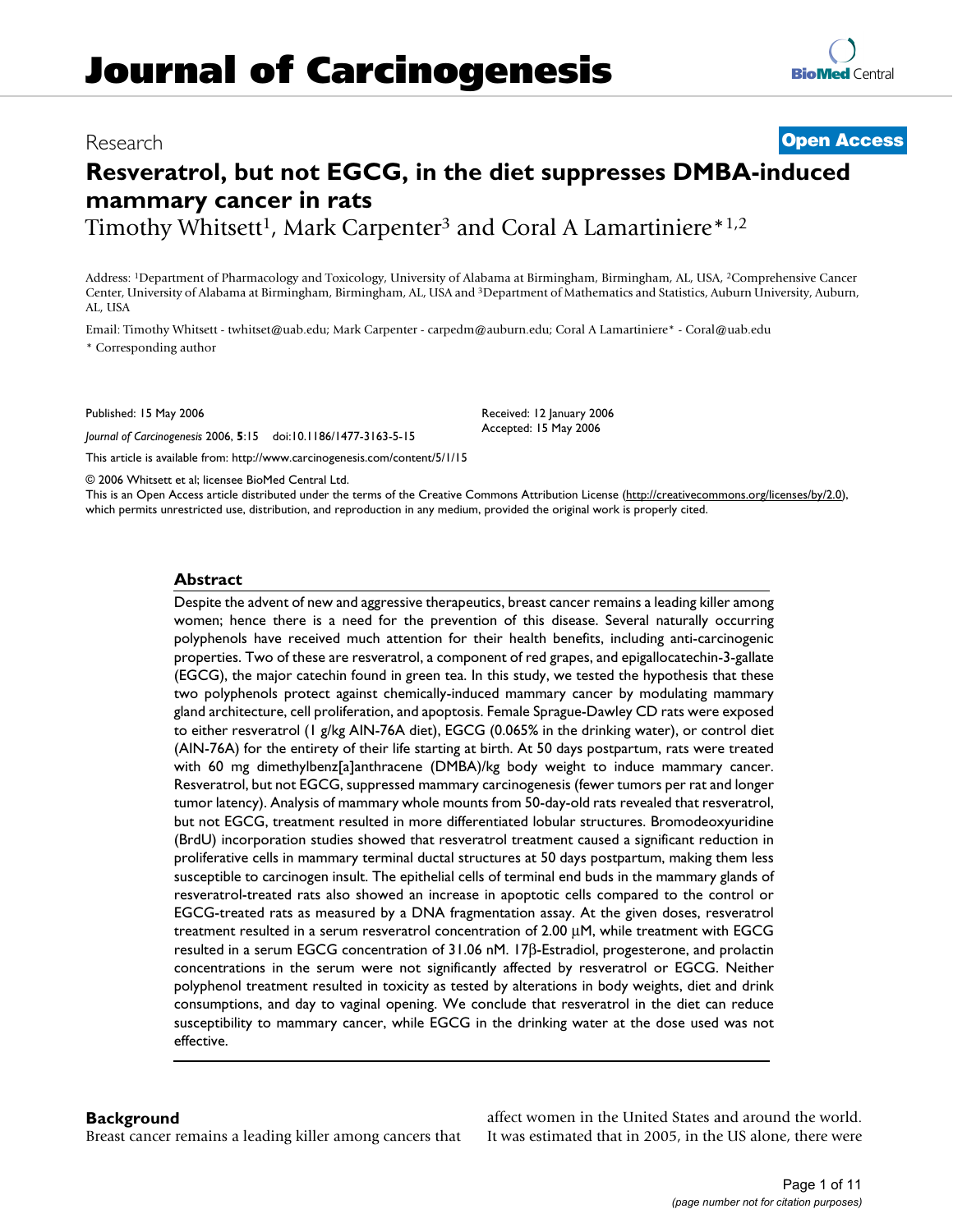211,240 new cases of female breast cancer and 40,410 deaths [1]. This remains a destructive disease despite the advent of new and aggressive therapeutics. It is widely accepted that environmental and dietary factors play a role in determining one's risk of breast cancer. There is an extensive and growing amount of work devoted to the possible links between diet and a reduction in the risk of breast cancer. Our lab has studied the effects of dietary exposure to genistein, the primary isoflavone component of soybeans. We have shown that genistein administered in neonatal, prepubertal, and a combination of neonatal and prepubertal periods followed by adult exposures can suppress chemically-induced mammary cancer in Sprague-Dawley rats [2-4]. Other dietary compounds that have received much attention for their health benefits, including anti-carcinogenic properties, are the naturally occurring polyphenols resveratrol and EGCG.

Resveratrol is a polyphenolic phytoalexin present in grape skins and red wine that has been shown to have antioxidant and anti-inflammatory properties. In 1996, Jang et al. reported that resveratrol could inhibit a number of cellular events associated with the initiation, promotion, and progression of cancer [5]. That report has been followed with a battery of *in vitro* investigations into the chemopreventive activity of resveratrol [6,7]. Also, there have been reports in which resveratrol has been shown to reduce the induction of chemically-induced breast cancer models. Bhat et al. administered resveratrol *via* gavage and showed an increase in tumor latency and a decrease in the total number of tumors in an N-methyl-N-nitrosourea-(NMU) induced mammary cancer model [8]. Dietary resveratrol also reduced incidence and multiplicity and extended the latency period in a DMBA-induced mammary cancer model [9], although this study used a small number of animals and what the authors called a DMBA dose "suboptimal to produce sufficient tumors". Our studyused dietary administration and employed at least 30 animals per group and a dose of DMBA that was sufficient to cause 100% tumor incidence and resulted in an average of 8.5 tumors per rat in the control group.

The consumption of tea has been associated with a host of health benefits including the prevention of cancer [10]. The chemopreventive effects of tea have been attributed to the large amount of polyphenolic catechins present in tea. A cup of tea contains 30–40% catechins by dry weight, with EGCG being the most prevalent catechin [11]. These catechins are strong antioxidants, have been associated with a reduced risk of cardiovascular disease, and reported to have anti-carcinogenic effects on skin, lung, oral cavity, stomach, colon, pancreas, and breast cancers in animal models [10]. Gupta et al. showed green tea polyphenols can inhibit prostate tumors in a transgenic mouse model [12].

To our knowledge, this is the first study that simultaneously investigated the potential of purified resveratrol and chemically-synthesized EGCG throughout life in the diet to suppress chemically-induced mammary cancer initiated with concentrations of DMBA that result in adenocarcinomas. We also investigated the potential of resveratrol or EGCG *via* the diet to modulate mammary gland maturation, cell proliferation, and apoptosis in terminal mammary structures as mechanisms for cancer chemoprevention.

## **Methods**

## *Animals*

This study was approved by the University of Alabama at Birmingham Animal Use Committee. Female Sprague-Dawley CD rats (Charles River, Raleigh, NC) were housed in a climate controlled room with a 12 hour light/dark cycle (light on at 8:00 AM) in the UAB Animal Resources Facility and fed phytoestrogen-free AIN-76A diet (Harlan Teklad, Madison, WI). At birth, litters were placed on one of three diets: 1) AIN-76A with tap water as the control, 2) 1 gram resveratrol/kg AIN-76A dietwith tap water, or 3) 0.065% EGCG in the drinking water with AIN-76A diet. Resveratrol (Xi'an Sino-Dragon Import & Export Co., China) was extracted from Rhizoma Polygoni Cuspidati and tested as 98% pure by HPLC. EGCG (a gift from Roche Fine Chemicals, Basel, Switzerland) was chemically-synthesized at 93% purity as tested by HPLC. The bottles used to administer all drinking fluids were an amber color to suppress EGCG degradation. EGCG was changed daily around 3 PM. Treatments were started at birth and continued throughout the life of the animals, with the rats having free access to both food and drink. The resveratrol and EGCG doses were chosen based on previous work by Bhat et al. and Gupta et al. [8,12]. Bhat reported an inhibition of carcinogen-induced mammary tumors by gavaging rats with 100 mg resveratrol/kg body weight. Hence, we calculated that a 200 gram rat eating 20 grams of the provided diet with 1 mg resveratrol/g diet would consume ~100 mg resveratrol/kg body weight. Gupta showed a reduction in prostate tumors in the transgenic adenocarcinoma of the mouse prostate (TRAMP) model using a 0.1% solution of green tea polyphenols (62% of which was EGCG). Animals were weaned at 21 days postpartum. Body weights and food and drink consumptions were measured at 21 and 50 days postpartum. Onset of vaginal opening was recorded as a marker for sexual maturity.

## *Tumor induction*

At 50 days postpartum, 94 female rats (30 Control, 30 Re sveratrol, and 34 EGCG) were gavaged with 60 mg dimethylbenz[a]anthracene (DMBA)/kg body weight, a dose sufficient to cause 100% tumor incidence in the control group over the course of the study. The DMBA was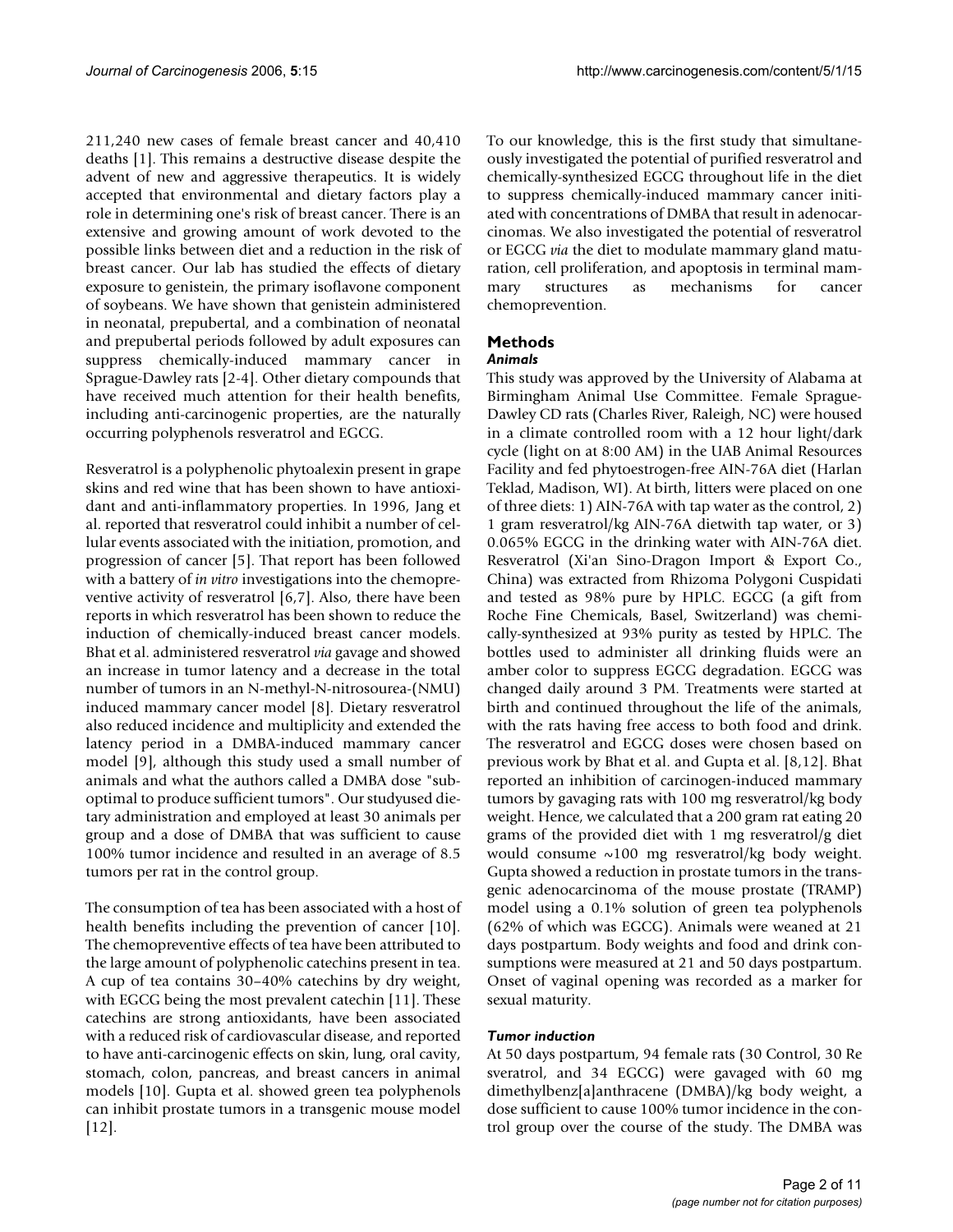dissolved in sesame oil at a stock solution of 30 mg/ml. Animals were palpated twice a week starting five weeks after DMBA administration in order to record the presence, location, size, and date of detection for all tumors. Animals were sacrificed when the tumor diameter reached one inch, animals became moribund, or rats reached 18 weeks post-DMBA treatment. Sections from the tumors were fixed in 10% neutral buffered formalin and embedded in paraffin. Tumor blocks were sectioned and fixed on slides to be evaluated histopathologically by Dr. I. Eltoum, a board certified pathologist at UAB.

#### *Mammary gland differentiation*

Whole mounts of the fourth abdominal mammary glands were prepared from 50-day-old rats as previously described [2]. Briefly, mammary glands were removed at time of sacrifice and placed on a microscope slide. Glands were fixed in neutral buffered formalin followed by de-fatting in acetone. The glands were stained using 0.2% alum carmine (Sigma, St. Louis, MO). Slides were dehydrated in a series of graded alcohols from 35–100%. The slides were cleared in xylene and compressed between two glass slides. The glands were allowed to expand before being mounted using glass coverslips. Glands were analyzed using a Nikon light microscope (Nikon, Melville, NY) for the quantity of terminal ductal structures including: end buds, ducts, and lobules types I and II as previously described [2,3,13]. A terminal end bud was characterized as an elongated ductal structure with 3 to 6 epithelial cell layers and >100 micrometers in diameter. Terminal ducts have one to three epithelial cell layers and were <100 micrometers in diameter, while lobules I and II have 5–10 and 10–20 alveolar buds, respectively.

#### *Cell proliferation*

Bromodeoxyuridine (BrdU) (Sigma) incorporation was used as an index of cell proliferation. BrdU was administered two hours before sacrifice, injected i.p. with 100 mg BrdU/kg body weight. The contralateral fourth mammary gland was removed and fixed in 10% neutral buffered formalin. The glands were then placed in 70% ethanol overnight before being embedded in paraffin. The blocks were sectioned onto microscope slides. Slides were analyzed as previously done in our lab [3]. Briefly, paraffin was removed by xylene and the slides were rehydrated in ethanol. Slides were placed in 3.5 N HCl and then trypsinized. Slides were placed in  $3\%$  H<sub>2</sub>O<sub>2</sub> (Sigma) to quench endogenous peroxidase and blocked in 10% normal horse serum (Vector, Burlingame, CA). Slides were incubated with monoclonal anti-BrdU primary antibody (Sigma) and subsequently incubated with biotinylated horse anti-mouse secondary antibody (Vector). Detection was performed using streptavidin (ABC reagent, Vector) and the color developed by DAB (Vector). Slides were counterstained with Gills no. 2 hematoxylin and then

dehydrated, cleared, and coverslipped. The labeling index, which is the number of cells incorporating BrdU dividedby total number of cells × 100, was determined for terminal end buds, terminal ducts, and lobules types I and II using a Nikon light microscope and Nikon digital camera, and analyzed using Image J software (NIH).

#### *Apoptosis assay*

The TdT-FragEL™ DNA Fragmentation Detection Kit (Calbiochem, San Diego, CA) was used to measure apoptosis following the manufacturer's instructions. Briefly, paraffin-embedded tissue sections were deparaffinized and rehydrated in graded alcohols. Tissues were permeablized with Proteinase K and rinsed with Tris-Buffered Saline. Endogenous peroxidases were inactivated with 3% hydrogen peroxide and labeled with TdT enzyme. The labeling reaction was terminated with Stop Buffer. The tissues were blocked and then color detection was done with diaminobenzidine (DAB). The slides were couterstained with methyl green, dehydrated in alcohol and xylene, and coverslipped. The apoptotic index was the number of epithelial cells stained positive for apoptosis divided by the total number of epithelial cells counted in both mammary terminal end buds and lobule structures. Visualization was performed using a Nikon light microscope, Nikon digital camera, and analyzed using Image J software (NIH).

#### *Serum polyphenol concentrations*

Blood was collected from 50 day old rats at the time of sacrifice. Whole blood was spun at 2300 rpm for 15 minutes to collect serum and frozen at -80°C until use. Resveratrol and EGCG were extracted from the serum and measured on a 4000 Q TRAP® LC/MS/MS System (Applied Biosystems, Foster City, CA). Serum extractions were done as previously described [[3] and [14]]. For resveratrol, internal standards (apiginin, 4-methylumbelliferone, and phenolphthalein glucuronide) were added to serum followed by incubation with 1 mg β glucuronidase/sulfate enzyme (Sigma) in 250 uL ammonium acetate buffer. Samples were extracted in hexane and followed by ether extraction. Samples were redissolved in 80% methanol prior to LC/MS/MS analysis. For EGCG serum analysis, 1% acetic acid in 100% methanol was used after incubation with internal standards and β-glucuronidase enzyme. A separate standard curve was run for each experiment. Control serum was used as a negative control for both resveratrol and EGCG extractions.

#### *Serum concentrations of 17*β*-estradiol, progesterone, and prolactin*

Serum estradiol-17β, progesterone, and prolactin concentrations were measured using radio-immunoassays (Diagnostic Systems Laboratories, Webster, TX) as described by the manufacturer. All samples were run in duplicate.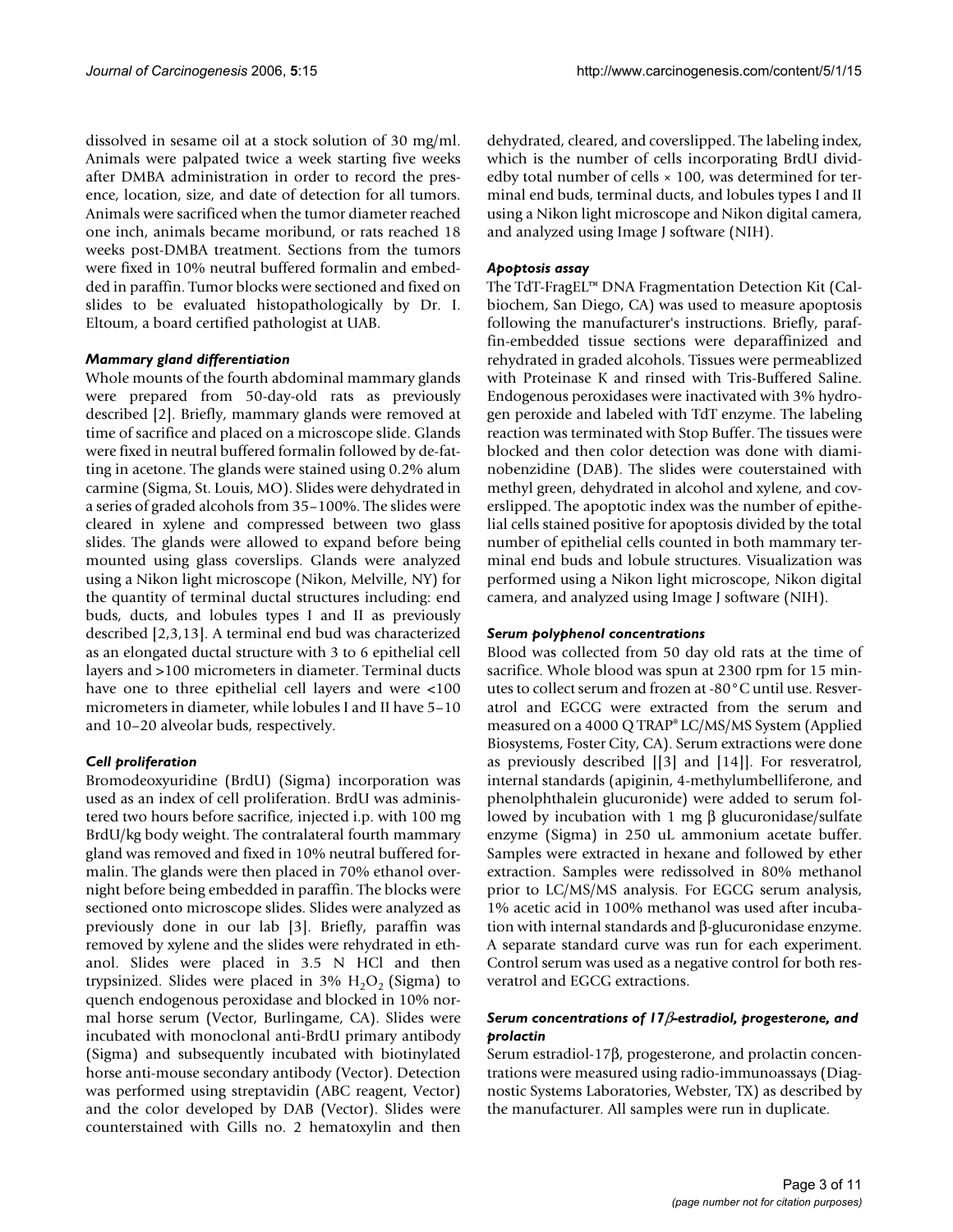#### *Statistics*

The time-to-event data, e.g., time-to-first-tumor (latency) and time-to-sacrifice (tumor burden), were analyzed using the LIFETEST and LIFEREG procedures in SAS® [15]. Survival functions were first estimated nonparametrically using Kaplan-Meier (KM) and compared across the three groups using the log-rank test and parametrically using Weibull regression analysis. Those animals that did not demonstrate the event in question by the end of study or before sacrifice were treated as censored in the time-toevent analysis and the end of study or sacrifice time substituted in for their actual times. Tumor multiplicity data were analyzed with the GENMOD (generalized linear models) procedure in SAS using generalized Poisson regression on the tumor appearance rates (assuming a negative binomial distribution). The rate of tumor appearance was computed for each animal as the total number of tumors divided by the number of days on the study. For more detail about generalized linear models and associated maximum likelihood estimation, see McCullagh and Nelder [16]. All biochemical measurements were done using Students t test with a p value of 0.05 as statistically significant, while group comparisons were analyzed by one way analysis of variance (ANOVA) in SAS.

## **Results**

#### *Body and uterine weights, and vaginal opening*

Lifetime treatments with 1 g resveratrol/kg diet or 0.065% EGCG in the drinking water did not result in a significant difference in body weights as assessed at 21 or 50 days postpartum (Table 1). Likewise, there was no difference in the uterine/body weight ratio between the groups at ages 21 or 50 days. The average number of days to vaginal opening, a marker for sexual maturation, was not altered by resveratrol  $(34.95 \pm 0.35)$  or EGCG  $(35.04 \pm 0.35)$ treatment as compared to the control rats  $(34.16 \pm 0.40)$ There were no observed differences in food or drink consumption between the control and either polyphenol treatment in 21, 35, 50, or 100 day old rats (data not shown).

#### *Tumor studies*

Female Sprague-Dawley rats exposed to resveratrol in the diet throughout life and to DMBA on day 50 postpartum had significantly lower tumor multiplicity rates (Figure 1) and significantly longer tumor latency (Figure 2A, B, and 2C) compared to control rats receiving DMBA. Animals exposed throughout life to EGCG in the drinking water showed a decrease in the latency to first tumor development, although there was no significant difference as compared to the control group with respect to second and third tumor latency (Table 2A, B, and 2C). Likewise, tumor multiplicity in EGCG-exposed rats was not significantly different from the controls. Animals receiving resveratrol developed the lowest number of chemicallyinduced mammary tumors per rat  $(4.39 \pm 0.61)$  (Figure 1). This was a 50% reduction in the number of mammary tumors compared to control animals  $(8.79 \pm 1.33; p \le$ 0.001). At the time of necropsy, animals that received EGCG in the drinking water had fewer mammary tumors per rat than the controls  $(6.74 \pm 0.81$  as compared to 8.79  $\pm$  1.33), but this did not reach statistical significance (p = 0.126) (Figure 1). Both resveratrol and EGCG had a significant influence on the latency of tumor development (Table 2 and Figure 2A, B, and 2C). Rats exposed to resveratrol had a significantly delayed onset of the first mammary tumor (76 days) as compared to the control animals (57 days;  $p < 0.05$ ). Animals exposed to EGCG had a slight, but significantly enhanced onset of the first mammary tumor (51 days) compared to control rats (57 days; p < 0.05). This trend of delayed time to tumor development continued for the second and third times to tumor development in the resveratrol-treated rats, while the animals treated with EGCG were not significantly different than the control group (Table 2). Neither EGCG nor resveratrol had an effect on mammary tumor incidence as almost every animal (93 out of 94) developed at least one tumor by the end of the study. One resveratrol-treated animal did not develop any tumors. All histologically evaluated tumors were found to be adenocarcinomas. These results demonstrated that treatment of resveratrol in the diet significantly reduced the number and increased the time to onset of DMBA-induced mammary tumors. EGCG treatment showed no significant difference in the number

**Table 1: Body weights and uterine to body weight ratios for female rats exposed to resveratrol or EGCG.**

| <b>Treatment Age</b>      | Body Weight (g)   | Uterine: BW Ratio |
|---------------------------|-------------------|-------------------|
| <b>Control 21 Day</b>     | $53.30 \pm 1.09$  | $0.57 \pm 0.02$   |
| <b>Resveratrol 21 Day</b> | $53.45 \pm 1.25$  | $0.56 \pm 0.03$   |
| <b>EGCG 21 Day</b>        | $53.80 \pm 0.67$  | $0.53 \pm 0.03$   |
| <b>Control 50 Day</b>     | $186.29 \pm 3.25$ | $1.79 \pm 0.12$   |
| <b>Resveratrol 50 Day</b> | $183.45 \pm 2.84$ | $1.95 \pm 0.10$   |
| <b>EGCG 50 Day</b>        | $190.80 \pm 2.63$ | $1.54 \pm 0.08$   |

Female offspring of Sprague-Dawley CD rats were exposed to resveratrol (1 g/kg AIN-76A diet), EGCG (0.065% in drinking water), or AIN-76A alone as the control diet from birth to either 21 or 50 days postpartum. Values represent means ± SEM.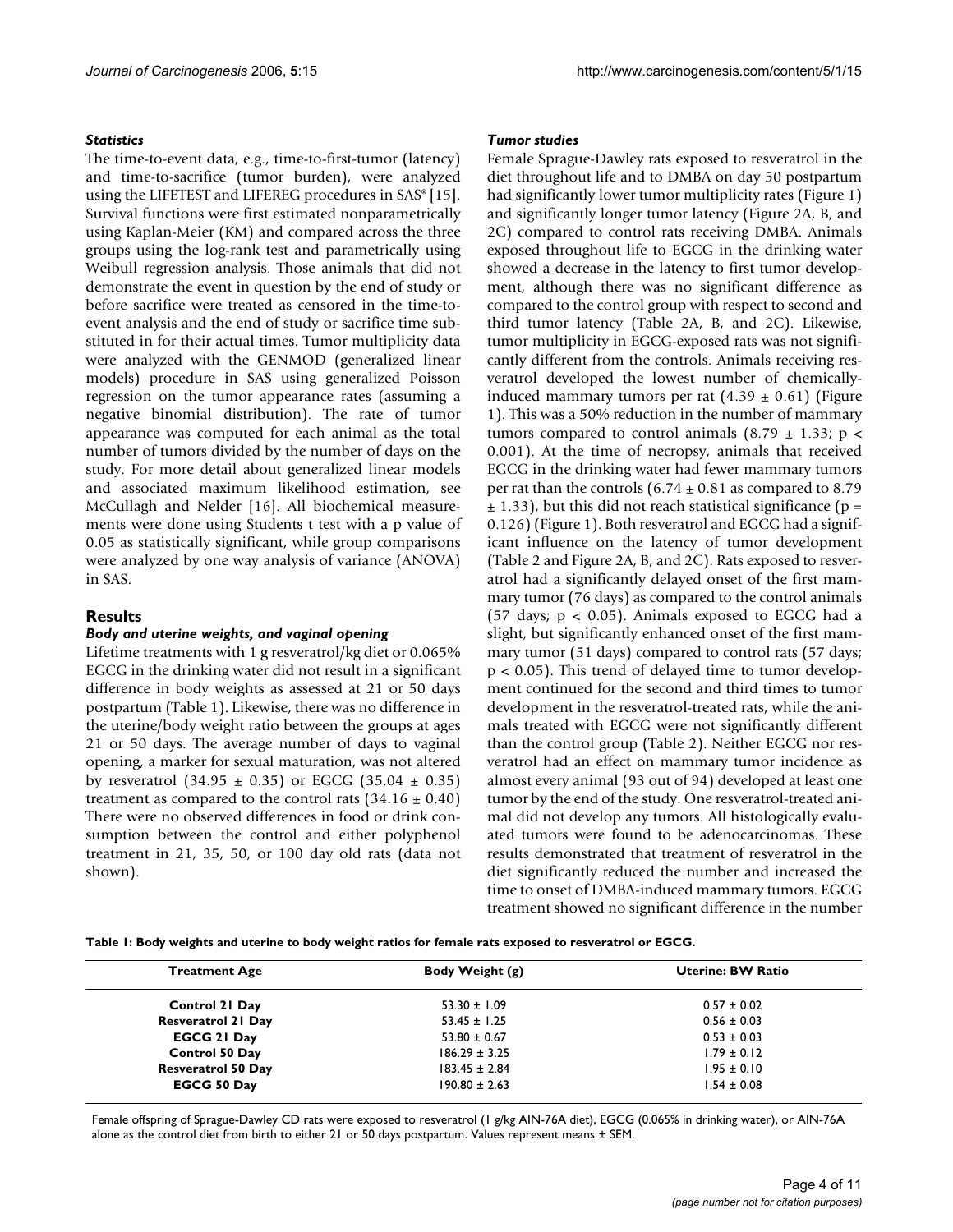of mammary tumors per rat compared to the control animals.

## *Mammary gland differentiation, cell proliferation, and apoptosis*

The predominant mammary terminal ductal structures found in 50-day-old control rats were terminal end buds (37%), terminal ducts (31%), lobules type I (23%), and lobules type II (9%). While resveratrol in the diet did not significantly alter the numbers of individual structures, the combined lobules types I and II were significantly increased compared to the control group (Table 3). On the other hand, EGCG in the diet significantly decreased the number of terminal ducts but did not affect terminal end buds, lobules I or lobules II.

BrdU incorporation was used as an index of cell proliferation. In the mammary glands of 50-day-old control rats, the labeling indices were  $\sim$ 5% in terminal end buds and terminal ducts and  $\sim$ 2% in lobules type I. Treatment with resveratrol in the diet significantly reduced cell proliferation in all of the terminal ductal structures that were measured (terminal ducts, terminal end buds, and lobules I) (Table 4). EGCG treatment did not alter the proliferation indices for any of the mammary terminal ductal structures as compared to the control group.

A DNA fragmentation assay was used to measure apoptosis. An apoptotic index was determined for mammary terminal end buds and lobules (combined type I and II) from 50-day-old rats. Rats treated with resveratrol showed a significant increase in apoptotic index in the mammary epithelial cells in terminal end buds as compared to the control rats (Table 5). EGCG in the diet did not have an effect on apoptosis in the epithelial cells of terminal end buds as compared to the controls. Neither treatment affected the apoptotic index in mammary lobules.

## *Serum polyphenol, 17*β*-estradiol, progesterone, and prolactin concentrations*

Resveratrol and EGCG concentrations were measured in the serum of 50-day-old animals. In the serum of rats exposed to resveratrol in the diet, total resveratrol concentration was  $2.00 \pm 0.64$  μM. In the serum of the EGCG treated group, at 50 days of age, the average concentration of total EGCG was  $31.06 \pm 3.05$  nM. All rats on the control diet (AIN-76A) had non-measurable serum concentrations of resveratrol or EGCG.

The concentrations of 17β-estradiol, progesterone, and prolactin were measured in the serum of 50-day-old rats treated with resveratrol or EGCG in the diet or drinking water respectively (Table 6). There were no statistical differences in serum estradiol levels between control (11.39  $\pm$  4.56 pg/ml), resveratrol-treated (13.87  $\pm$  2.28 pg/ml), or EGCG-treated rats  $(5.90 \pm 1.64 \text{ pg/ml})$ . Likewise, serum progesterone concentrations were not altered by resveratrol (14.98  $\pm$  2.73 ng/ml) or EGCG treatment (9.64  $\pm$  1.45 ng/ml) as compared to the control rats  $(12.42 \pm 2.70 \text{ ng})$ ml). Neither resveratrol nor EGCG treatment affected serum prolactin concentrations as compared to the controls (1.24  $\pm$  0.06, 1.19  $\pm$  0.04, and 1.25  $\pm$  0.10 respectively).

## **Discussion**

## *Body and uterine weights and vaginal opening*

Resveratrol and EGCG given throughout life at concentrations of 1 g resveratrol/kg diet and 65 mg EGCG/100 mL water, respectively did not cause any significant alterations on body or uterine weights in 21- and 50-day-old female Sprague-Dawley rats. Dietary treatment throughout life encompasses lactational exposure until time of weaning at day 21 postpartum, plus eating and drinking on their own after day 14. The number of days until vaginal opening, a marker for sexual maturation, was measured with no significant difference between any of the groups. Resveratrol and EGCG at the given concentrations did not cause toxicity as observed by loss of weight or differences in food and drink consumption. The lack of alteration of body weights was expected as Juan *et al*. showed that daily administration of resveratrol (20 mg/kg) had no effect on final body weights or on the tissue weights of the lungs, heart, liver, kidney, or adrenal glands [17]. Likewise, Hirose *et al*. showed no differences in body, liver, or kidney weights after treatment with green tea catechins in the diet or in the water [18].

## *Chemoprevention*

Resveratrol given throughout life in the diet resulted in a suppression of DMBA-induced mammary cancer. Rats exposed to resveratrol had significantly fewer tumors per animal compared to those that were not exposed to resveratrol, and the latency (time to first, second and third tumors) was also significantly extended in the animals exposed to resveratrol. The effect of increasing tumor latency became more pronounced with each tumor. The chemoprotective effect of resveratrol on the mammary gland supports previous reports that resveratrol can suppress chemically-induced mammary carcinogenesis. Bhat *et al*. showed protection with resveratrol *via* gavage against NMU-induced mammary cancer, while Banerjee *et al*. showed protection against DMBA-induced mammary tumorigenesis [8,9], although the latter study was conducted with a small number of animals and used a suboptimal dose of DMBA which resulted in less than 80% tumor incidence in the control group and fewer than 2.5 tumors per rat. We chose to use a statistically more robust 30 animals per group and a dose of DMBA that resulted in 100% incidence of mammary adenocarcinomas in the control group over the course of the experiment, with an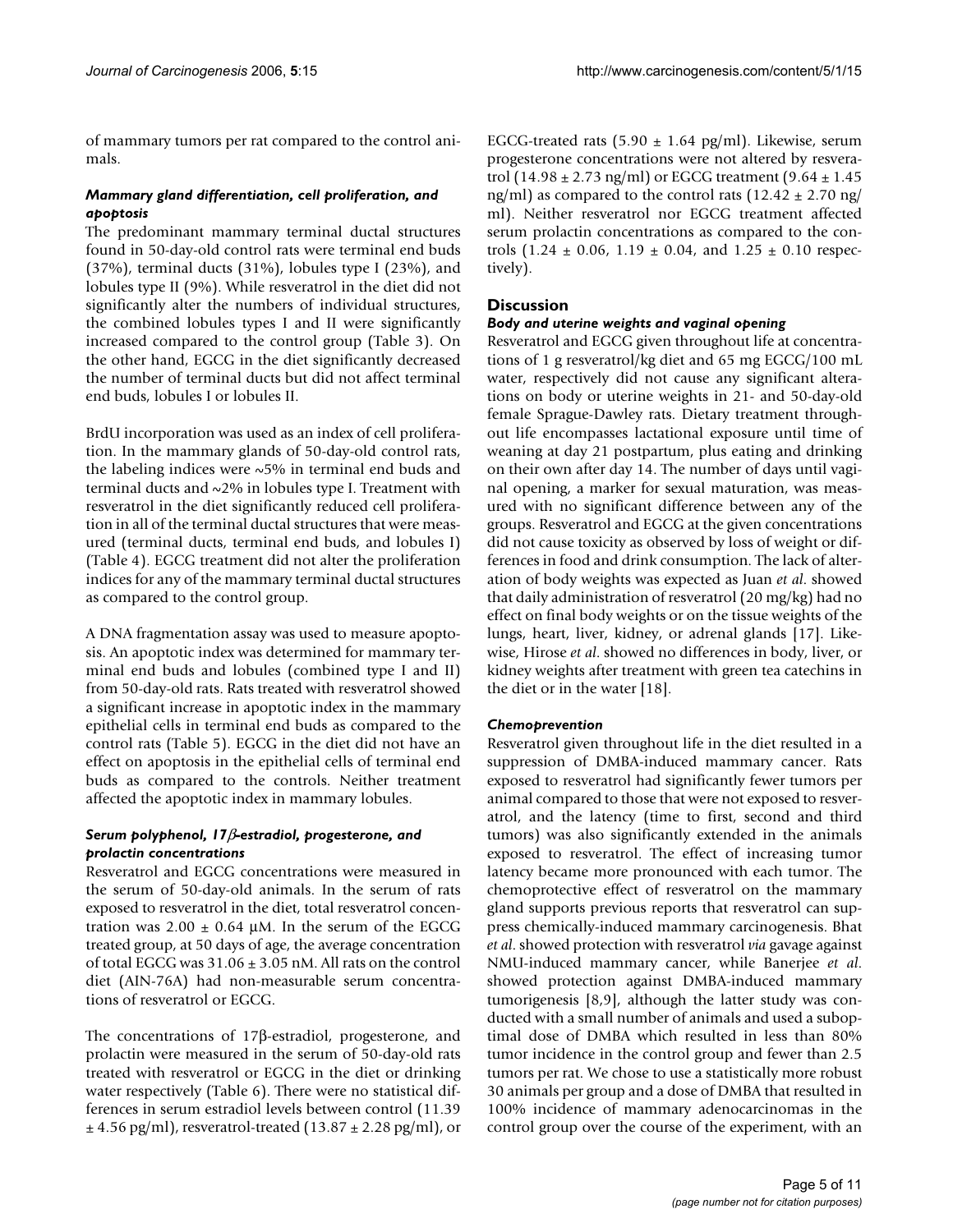

## Figure I

**Tumor multiplicity in female Sprague-Dawley CD rats exposed to resveratrol, EGCG, or AIN-76A (control) from birth until sacrifice**. On day 50 postpartum, all animals were treated with 60 mg DMBA/kg body weight. Figure 1 shows tumor multiplicity, with the values representing mean tumors per rat  $\pm$  2 standard errors. A p value < 0.05 was considered statistically significant.

average of more than 8 tumors per rat in the control group. All tumors examined histologically were determined to be adenocarcinomas.

Exposure to 0.065% EGCG in the drinking water, throughout life, failed to protect the mammary gland against DMBA-induced mammary cancer. As mentioned above, the dose of EGCG was equivalent to one that inhibited prostate tumors in the TRAMP model with green tea polyphenol extract [12]. The tumor multiplicity in the EGCG-treated group was not significantly different from the animals that did not receive EGCG. While the time-to-

| Table 2: Tumor latency to first, second and third tumor development. |  |  |  |
|----------------------------------------------------------------------|--|--|--|
|----------------------------------------------------------------------|--|--|--|

first tumor latency was slightly (yet significantly) shorter than that of the control animals, the times-to-second and -third tumors did not differ from that of the controls. We interrupt this to mean that pure EGCG, at the given dose, did not increase or decrease chemically-induced mammary cancer. Not finding a chemopreventive effect using EGCG is in line with several reports that show EGCG and green tea as having minimal effects on mammary carcinogenesis. Hirose *et al*. showed that a green tea polyphenol fraction had no effect on tumor incidence or multiplicity in a DMBA-induced mammary cancer model [18,19]. This lack of effect could be due to several factors, including the low reported bioavailability of EGCG [20]. Interestingly, Chen *et al*. reported that rats receiving decaffeinated green tea displayed a higher plasma concentration of EGCG than rats receiving pure EGCG, even though the dose of pure EGCG was five times higher [21]. This could implicate the other catechins found in green tea as playing a role in the bioavailability of EGCG and possibly the mammary-protective effects using whole green tea polyphenols or a mixture of green tea catechins [22,23]. It is important to study whether EGCG is the most active player in green tea or whether it is the mixture of catechins that is important for the health related effects.

## *Mammary gland differentiation*

The effects of resveratrol and EGCG as given through the diet and drinking water, respectively were evident by the changes in the number and distribution of the types of mammary terminal ductal structures. At 50 days post-partum, the time of carcinogen exposure, there was no statistical difference in the numbers of terminal end buds between any of the groups. Terminal end buds are the

| <b>Treatment</b> | <b>Median Time to First Tumor</b>  | p value                  |
|------------------|------------------------------------|--------------------------|
| Control          | 57 days                            | $\overline{\phantom{a}}$ |
| Resveratrol      | 76 days                            | 0.029                    |
| <b>EGCG</b>      | 51 days                            | 0.017                    |
| <b>Treatment</b> | <b>Median Time to Second Tumor</b> | p value                  |
| Control          | 73.5 days                          | $\blacksquare$           |
| Resveratrol      | 99 days                            | 0.014                    |
| <b>EGCG</b>      | 62 days                            | 0.239                    |
| <b>Treatment</b> | <b>Median Time to Third Tumor</b>  | p value                  |
| Control          | 81.5 days                          | ٠                        |
| Resveratrol      | 116.5 days                         | 0.009                    |
| <b>EGCG</b>      | 85.5 days                          | 0.309                    |

Female offspring of Sprague-Dawley CD rats were exposed to resveratrol (1 g/kg AIN-76A diet), EGCG (0.065% in drinking water), or AIN-76A alone as the control diet starting at birth and continued throughout life. Each group contained a minimum of 30 rats. DMBA was administered at 60 mg/kg body weight at 50 days postpartum. The rats were palpated for tumors twice per week and the day of each tumor appearance was recorded. All p values are measured against the control group.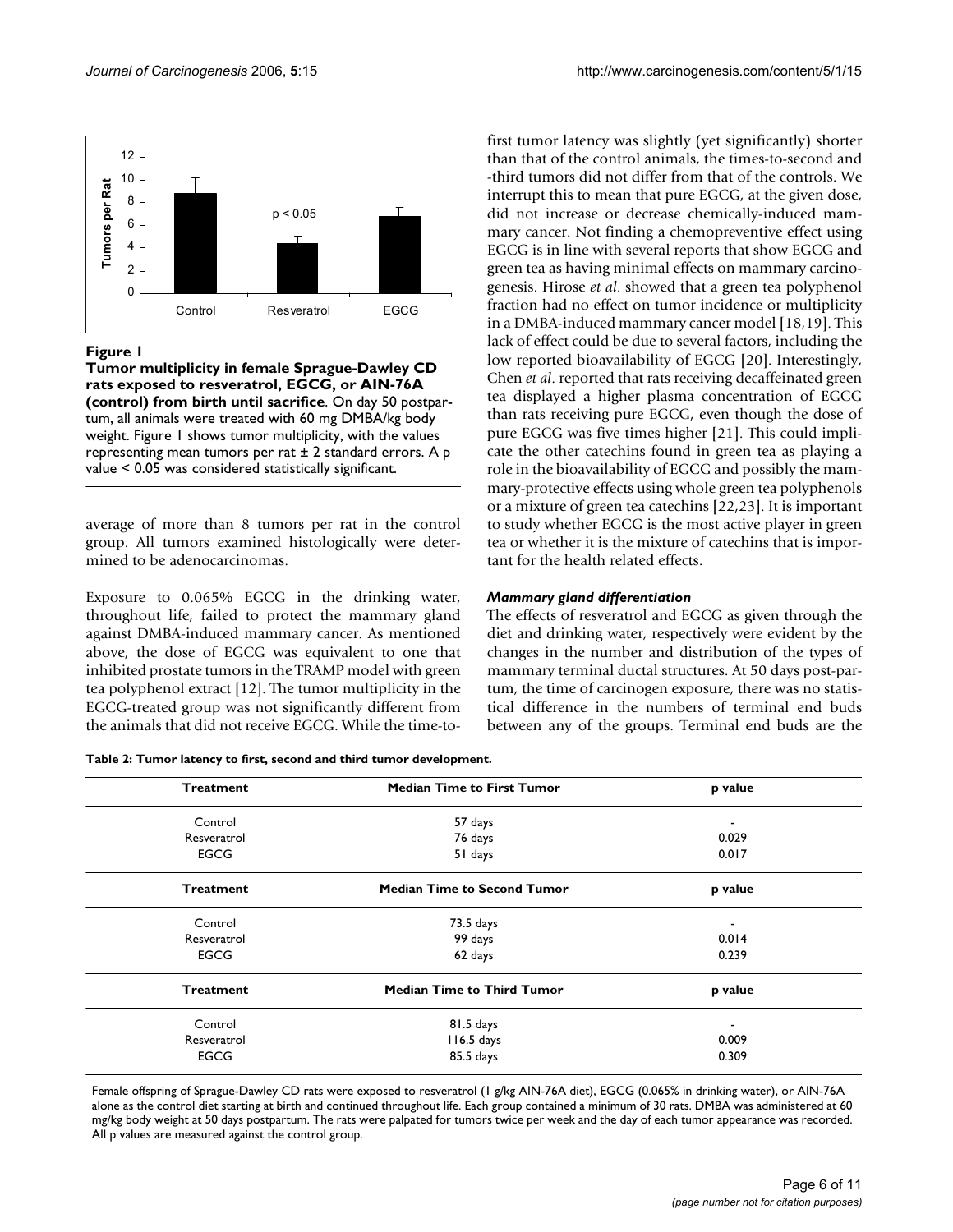





## Tumor latency (2A, B, C) in female Spr until sacrifice rats exposed to result sacrifice  $2$  and  $\alpha$  and birth  $\alpha$  and birth  $\alpha$  (control) from birth  $\alpha$  (control) from birthday. In fact, or AIN-76A (control) from birth

**Tumor latency (2A, B, C) in female Sprague-Dawley CD rats exposed to resveratrol, EGCG, or AIN-76A (control) from birth until sacrifice**. On day 50 postpartum, all animals were treated with 60 mg DMBA/kg body weight. Figures 2A, 2B, and 2C depict the time to first tumor, second tumor, and third tumor (latency), respectively. A p value < 0.05 was considered statistically significant.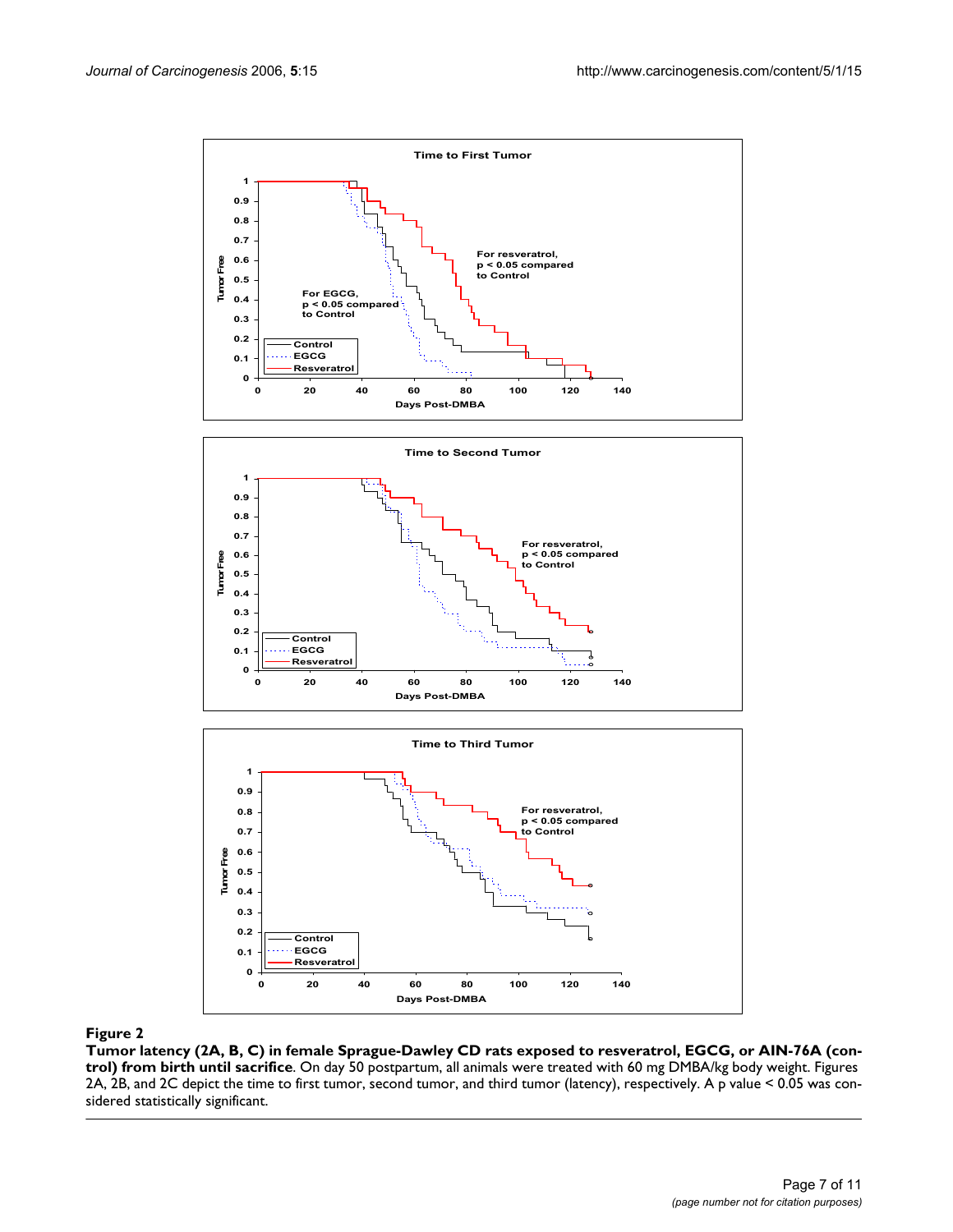| <b>Treatment</b> | <b>Terminal Ducts</b>   | <b>Terminal End Buds</b> | <b>Lobules Type I</b> | <b>Lobules Type II</b> | Lobules Type I and<br>н |
|------------------|-------------------------|--------------------------|-----------------------|------------------------|-------------------------|
| Control          | $44 \pm 5$              | $53 \pm 3$               | $32 \pm 3$            | $13 \pm 2$             | $44 \pm 4$              |
| Resveratrol      | $41 \pm 6$              | $58 \pm 3$               | $42 \pm 3$            | $15 \pm 3$             | $59 \pm 5^{A}$          |
| <b>EGCG</b>      | $28 \pm 3$ <sup>A</sup> | $39 \pm 9$               | $34 + 4$              | $16 \pm 2$             | $50 \pm 4$              |

**Table 3: Terminal ductal structures in mammary glands of female rats exposed to resveratrol or EGCG in the diet.**

Female offspring of Sprague-Dawley CD rats were exposed to resveratrol at 1 g/kg AIN-76A diet, 0.065% EGCG in the drinking water, or AIN-76A diet alone from birth to 50 days postpartum. The fourth abdominal mammary gland was measured in a minimum of seven rats per group. Values for terminal ductal structures represent means  $\pm$  SEM. A represents a p value < 0.05. The p value is compared to the control group.

least differentiated terminal ductal structures in the mammary gland and reported to be the most susceptible to carcinogen exposure [13]. Reduction in the number of terminal end buds has been correlated with a reduction in tumor multiplicity in rats exposed prepubertally to the phytoestrogen genistein [2-4]. The animals exposed to resveratrol throughout life had slightly, though significantly, more combined lobule structures at 50 days post-partum. Lobules types I and II are the most differentiated structures and this increase in gland maturation can help to explain the protective effects seen with exposure to resveratrol *via* the diet. Chemoprevention experiments in our lab with the phytoestrogen genistein, a component of soy, have shown a reduction in mammary tumor multiplicity correlated with fewer terminal end buds and increased lobules at 50 days postpartum [2-4]. Hilakivi-Clarke *et al*. also showed that the mammary glands of rats treated with high n-3 polyunsaturated fatty acids have more lobules and are less susceptible to carcinogen insult [24]. Thus, enhanced maturation of the mammary gland can protect against carcinogen insult. EGCG-treated animals showed no increase in lobule structures and no decrease in the number of terminal end buds, which could influence the lack of protection against carcinogenesis.

## *Cell proliferation*

Cellular proliferation in susceptible tissue structures is extremely important in the oncogenic-response to carcinogens. Russo *et al*. have shown a greater oncogenic response in active, dividing cells in the mammary gland of rats, with the active cells in the terminal end buds being the most responsible for subsequent, DMBA-induced adenocarcinomas [13,25-27]. In our work, at 50 days postpartum, resveratrol-treated rats showed a significant reduction in the percentage of proliferating cells in the mammary terminal end buds as well as in terminal ducts and lobules. This reduction in proliferative cells in the terminal ductal structures of the mammary gland could contribute to the protective effect against mammary carcinogenesis. On the other hand, the labeling index for EGCG-treated rats in all terminal ductal structures was not statistically different than the control rats. No reduction of cell proliferation at 50 days postpartum could help to explain the lack of mammary cancer suppression observed with EGCG as compared to resveratrol.

## *Apoptosis*

The apoptotic labeling index for epithelial cells in mammary terminal end buds in the resveratrol-treated animals was increased 25% compared to the control rats. Though a modest increase, the increase in apoptosis reached statistical significance. The rats treated with EGCG showed no statistical difference in apoptotic index in the mammary terminal end buds compared the control animals. Neither treatment affected the apoptotic index for mammary lobular structures. Resveratrol has been reported to induce apoptosis in a number of cancer cell lines, including breast carcinoma cell lines [reviewed in [6]]. This increase in mammary epithelial cell apoptosis in the terminal end buds after resveratrol treatment, coupled with the significant reduction in cell proliferation could create an environment in the mammary gland that is less susceptible to chemical carcinogenesis.

**Table 4: Cell proliferation in mammary terminal ductal structures of 50-day-old rats exposed to resveratrol or EGCG.**

| Treatment   | <b>Terminal End Buds</b>     | <b>Terminal Ducts</b>        | <b>Lobules</b>               |
|-------------|------------------------------|------------------------------|------------------------------|
| Control     | $4.83 \pm 0.61$              | $5.03 \pm 1.07$              | $1.75 \pm 0.22$              |
| Resveratrol | $2.50 \pm 0.75$ <sup>A</sup> | $0.79 \pm 0.27$ <sup>A</sup> | $0.90 \pm 0.14$ <sup>A</sup> |
| <b>ECGC</b> | $4.56 \pm 0.31$              | $4.54 \pm 0.97$              | $2.15 \pm 0.31$              |

Female Sprague-Dawley CD rats were exposed from birth to 50 days postpartum to: resveratrol (1 g/kg diet), EGCG (0.065% in water), or AIN-76A as the control. Two hours prior to sacrifice the rats were injected with 100 mg BrdU/kg body weight. The labeling index was determined in three of each type of terminal structure (terminal ducts, terminal end buds, lobules) per mammary gland. A minimum of 7 rats was used in each group. Values represent means ± SEM. A represents a p value < 0.05.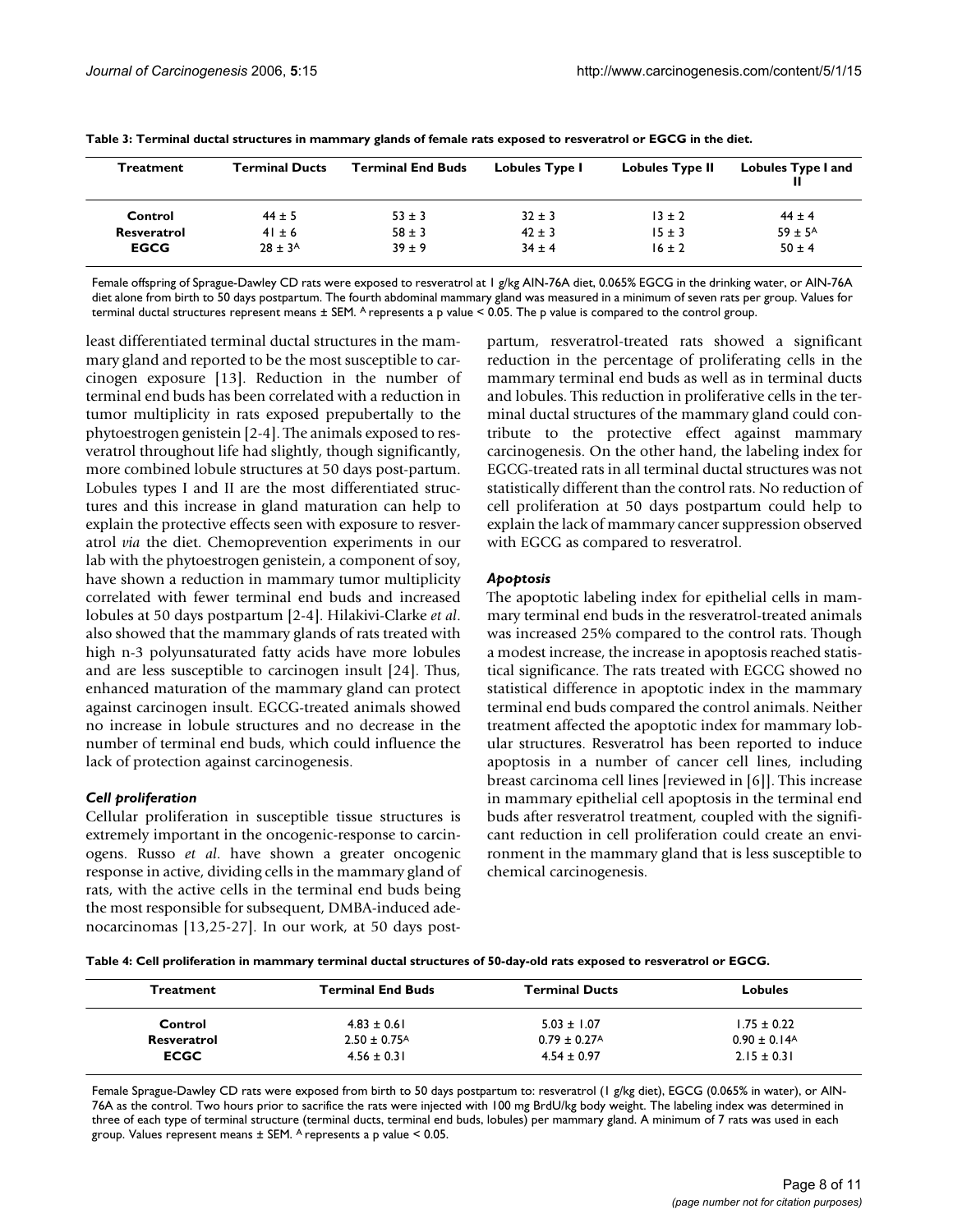| <b>Treatment</b> | <b>Terminal End Buds</b>             | <b>Lobules</b>   |  |
|------------------|--------------------------------------|------------------|--|
| Control          | $35.43 \pm 1.37$<br>$39.39 \pm 2.67$ |                  |  |
| Resveratrol      | $44.18 \pm 1.84$ <sup>A</sup>        | $41.24 \pm 2.38$ |  |
| Control          | $46.10 \pm 1.82$                     | $43.91 \pm 1.97$ |  |
| <b>EGCG</b>      | $49.31 \pm 1.57$                     | $43.80 \pm 2.52$ |  |

**Table 5: Apoptotic index for epithelial cells in mammary terminal ductal structures of rats 50 days postpartum exposed to resveratrol or EGCG.**

Female Sprague-Dawley rats were exposed to resveratrol or EGCG in the diet from birth until 50 days postpartum. Apoptotic indices (positively stained cells/total cells) were determined from mammary epithelial cells from terminal end buds and lobule structures, with at least 7 animals per group. Values represent mean ± SEM. A represents a p value < 0.05.

#### *Serum polyphenol concentrations*

Bioavailability is an important consideration when dealing with chemopreventive agents that are consumed in the diet. There are multiple reports that have measured the serum polyphenol concentrations in humans and rodents of both resveratrol and EGCG. At the present dose of resveratrol given in the diet, 1 g/kg diet, a 200 gram rat that consumed 20 grams of diet would receive  $\sim$ 100 mg resveratrol/kg body weight. The total resveratrol concentration measured in the serum of these resveratrol treated rats was 2.00 ± 0.64 μM. Crowell *et al*. administered 300 mg resveratrol/kg body weight/day by gavage and reported a serum concentration of 1.46 μM [28]. Resveratrol treatment, administered via gavage to rats at 20 and 50 mg/kg body weight respectively [29,30], gave maximum serum concentrations in the low micromolar range, consistent with our results. Our results were also similar to the total serum concentrations of resveratrol in humans (12 healthy males) receiving 0.36 mg resveratrol/kg body weight dissolved in white wine [31]. This dose is about 20 times higher than the amount of resveratrol one could receive after moderate wine consumption. Interestingly, Gescher and Steward point out in a commentary that low doses of resveratrol, and thus low resveratrol serum concentrations, may suffice to exert a potent chemopreventive effect [32]. Further studies are necessary to discern the effects of lower doses of resveratrol on mammary carcinogenesis.

In our study with EGCG, female rats received 0.065% EGCG in the drinking water, made fresh each afternoon. Thus, a 200 g female consuming 25 mL of fluid would receive 16.25 mg EGCG per day (81 mg EGCG/kg body weight). Again, this dose was extrapolated from the work of Gupta *et al*. who showed that a 0.1% enriched fraction of green tea polyphenols (62% EGCG) could inhibit prostate cancer in the TRAMP mouse model [12]. That report also stated that the dose "mimics an approximate consumption of six cups of green tea per day by an average adult human." At the dose administered, the total EGCG concentration found in the serum was  $31.06 + 3.05$  nM. This is similar to the work of Chen *et al*. who treated male rats with 75 mg EGCG/kg body weight by gavage and reported a serum concentration of total EGCG at 43 nM [21]. Several human studies have employed doses of EGCG that would be equivalent to  $\sim$  2–3 cups of green tea for an average human. Lee *et al*. administered 20 mg green tea solids/kg body weight and reported a maximum serum EGCG concentration of 172 nM [33]. Another group using a similar dose reported a maximum serum concentration of total EGCG at ~720 nM [34]. Species differences could account for the lower serum concentrations of EGCG observed in the rat. It has been reported that most of the EGCG does not get into the blood, but is excreted through the bile to the colon [21]. Also, higher serum concentrations of EGCG have been reported when green tea polyphenol mixtures have been administered as opposed to pure EGCG [21]. The low circulating polyphenol concentration of EGCG could play a role in the lack of effect observed on tumor multiplicity and latency observed in this study.

**Table 6: Serum concentrations of 17**β**-estradiol, progesterone, and prolactin in 50-day-old female rats, exposed to resveratrol or EGCG.**

| <b>Treatment</b> | $17\beta$ -Estradiol (pg/ml) | Progesterone (ng/ml) | Prolactin (ng/ml) |
|------------------|------------------------------|----------------------|-------------------|
| Control          | $11.39 \pm 4.56$             | $12.42 \pm 2.70$     | $1.25 \pm 0.10$   |
| Resveratrol      | $13.87 \pm 2.28$             | $14.98 \pm 2.73$     | $1.19 \pm 0.04$   |
| <b>EGCG</b>      | $5.90 \pm 1.64$              | $9.64 \pm 1.45$      | $1.24 \pm 0.06$   |

Female Sprague-Dawley CD rats were exposed from birth to 50 days postpartum to: resveratrol (1 g/kg diet), EGCG (0.065% in water), or AIN-76A as the control. Blood was collected from female rats determined to be in the estrous phase of the estrous cycle (8/group). 17β-estradiol, progesterone, and prolactin concentrations were measured by radioimmunoassay. Values represent the mean ± SEM.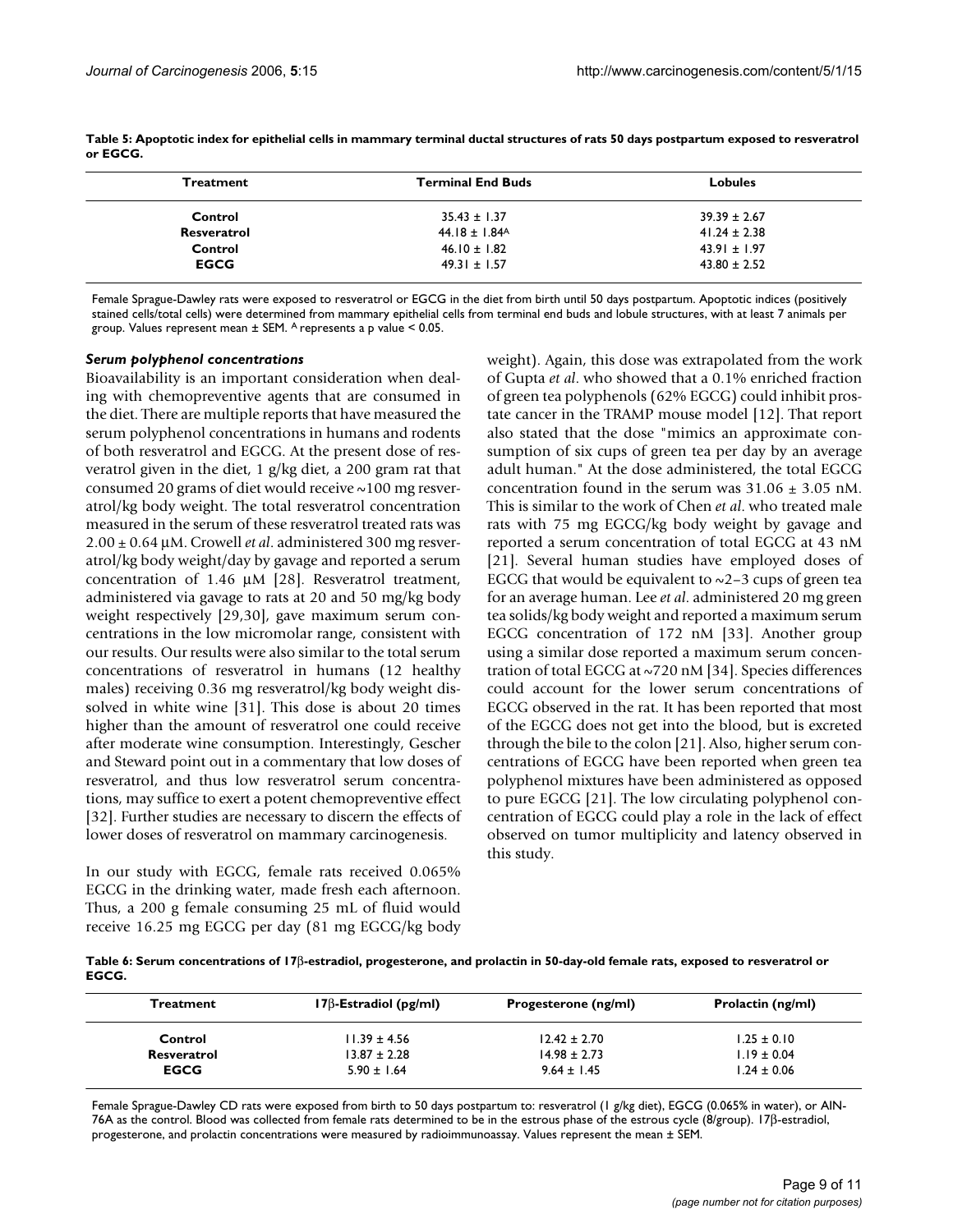## *Serum 17*β*-estradiol, progesterone, and prolactin concentrations*

At 50 days postpartum, resveratrol in the diet or EGCG in the drinking water did not significantly influence the serum concentrations of estradiol, progesterone, or prolactin. The serum concentrations of estradiol for control, resveratrol-, and EGCG-treated animals were 11.4, 13.9, and 5.9 pg/ml, respectively. Lamartiniere et al. have reported similar serum estradiol concentrations (~10–12 pg/ml) after dietary treatment with AIN-76A or 250 mg daidzein/kg diet [35]. The same report showed serum progesterone concentrations in the low ng/ml range, very similar to what we saw with serum progesterone concentrations after resveratrol or EGCG treatment. Though not reaching statistical significance, EGCG tended to lower serum estradiol concentrations as compared to the control rats  $(5.90 \pm 1.64 \text{ versus } 11.39 \pm 4.56 \text{ nM})$ . This is in line with the previous reports of Kao *et al*. [36] and Hangata *et al*. [37] who showed in rats and humans, respectively that green tea treatment could lower serum estradiol concentrations. Serum prolactin was not significantly altered by treatment with resveratrol or EGCG. This is consistent with Okazaki *et al*., who reported no difference in serum prolactin levels after exposure to the polyphenol genistein [38].

## *Summary*

Our work supports the previous reports that resveratrol in the diet is effective at inhibiting DMBA-induced mammary cancer. We have shown that resveratrol can enhance maturation of the mammary gland as well as reduce cellular proliferation and increase apoptosis in mammary epithelial cells, in a manner that is protective against mammary carcinogenesis. Coupling this with our previous work with genistein [2-4], we plan to use a combination of genistein and resveratrol in the diet to determine whether there is an additive or synergistic effect of these natural polyphenols to suppress mammary carcinogenesis. As for the administration of EGCG in the drinking water, no mammary protective effect was demonstrated. It remains to be seen whether a higher dose, different route of administration, a different tea catechin, or a mixture of green tea catechins can protect against mammary cancer.

There is still much that remains unknown about the *in vivo* molecular mechanisms of resveratrol and EGCG that play a role in their effects on mammary carcinogenesis. The effects on estrogen receptor pathways as well as other steroid and growth factor pathways and effects on enzymes that are important in the activation or removal of xenobiotics must be elucidated such that these polyphenols can be recommended for clinical trials and help in the prevention of breast cancer.

## **Authors' contributions**

TGW carried out the carcinogenesis study, whole mount analysis, cell proliferation and apoptosis assays, and drafted the manuscript. MC performed the statistical analysis for tumor multiplicity and tumor latency, wrote the statistical methods, and assisted in writing the manuscript. CAL proposed the study design and assisted in writing the manuscript.

## **Acknowledgements**

This research was supported by NIH-NCI-P20-CA93753-02. TGW was supported by institutional predoctoral training grant DAMD17-00-1-0119 and now by an individual DOD predoctoral training grant BC043793. We would like to acknowledge Dr. Isam Eltoum (UAB Pathology) for histopathological analysis of the tumors. We would also like to acknowledge Dr. Stephen Barnes and UAB's Mass Spectrometry facility, for assistance in measuring polyphenol concentrations. The facility is supported by NIH-P30 CA-13148-34. We want to thank Dr. John Mahan, UAB OB/GYN, for his work on the serum concentrations of estradiol, progesterone, and prolactin.

## **References**

- 1. American Cancer Society: *Cancer Facts and Figures 2005* Atlanta: American Cancer Society; 2005.
- 2. Murrill WB, Brown NM, Zhang JX, Manzolillo PA, Barnes S, Lamartiniere CA: **[Prepubertal genistein exposure suppresses](http://www.ncbi.nlm.nih.gov/entrez/query.fcgi?cmd=Retrieve&db=PubMed&dopt=Abstract&list_uids=8706248) [mammary cancer and enhances gland differentiation in rats.](http://www.ncbi.nlm.nih.gov/entrez/query.fcgi?cmd=Retrieve&db=PubMed&dopt=Abstract&list_uids=8706248)** *Carcinogenesis* 1996, **17:**1451-1457.
- 3. Fritz WA, Coward L, Wang J, Lamartiniere CA: **[Dietary genistein:](http://www.ncbi.nlm.nih.gov/entrez/query.fcgi?cmd=Retrieve&db=PubMed&dopt=Abstract&list_uids=9886571) [perinatal mammary cancer prevention, bioavailability and](http://www.ncbi.nlm.nih.gov/entrez/query.fcgi?cmd=Retrieve&db=PubMed&dopt=Abstract&list_uids=9886571) [toxicity testing in the rat.](http://www.ncbi.nlm.nih.gov/entrez/query.fcgi?cmd=Retrieve&db=PubMed&dopt=Abstract&list_uids=9886571)** *Carcinogenesis* 1998, **19:**2151-2158.
- 4. Lamartiniere CA: **[Timing of exposure and mammary cancer](http://www.ncbi.nlm.nih.gov/entrez/query.fcgi?cmd=Retrieve&db=PubMed&dopt=Abstract&list_uids=12160087) [risk.](http://www.ncbi.nlm.nih.gov/entrez/query.fcgi?cmd=Retrieve&db=PubMed&dopt=Abstract&list_uids=12160087)** *J Mammary Gland Biol Neoplasia* 2002, **7:**67-76.
- 5. Jang M, Cai L, Udeani GO, Slowing KV, Thomas CF, Beecher CW, Fong HH, Farnsworth NR, Kinghorn AD, Mehta RG, Moon RC, Pezzuto JM: **[Cancer chemopreventive activity of resveratrol, a](http://www.ncbi.nlm.nih.gov/entrez/query.fcgi?cmd=Retrieve&db=PubMed&dopt=Abstract&list_uids=8985016) [natural product derived from grapes.](http://www.ncbi.nlm.nih.gov/entrez/query.fcgi?cmd=Retrieve&db=PubMed&dopt=Abstract&list_uids=8985016)** *Science* 1997, **275:**218-220.
- 6. Bhat KP, Pezzuto JM: **[Cancer chemopreventive activity of res](http://www.ncbi.nlm.nih.gov/entrez/query.fcgi?cmd=Retrieve&db=PubMed&dopt=Abstract&list_uids=12074974)[veratrol.](http://www.ncbi.nlm.nih.gov/entrez/query.fcgi?cmd=Retrieve&db=PubMed&dopt=Abstract&list_uids=12074974)** *Ann N Y Acad Sci* 2002, **957:**210-229.
- 7. Jang M, Pezzuto JM: **[Cancer chemopreventive activity of resver](http://www.ncbi.nlm.nih.gov/entrez/query.fcgi?cmd=Retrieve&db=PubMed&dopt=Abstract&list_uids=10370867)[atrol.](http://www.ncbi.nlm.nih.gov/entrez/query.fcgi?cmd=Retrieve&db=PubMed&dopt=Abstract&list_uids=10370867)** *Drugs Exp Clin Res* 1999, **25:**65-77.
- 8. Bhat KP, Lantvit D, Christov K, Mehta RJ, Moon RC, Pezzuto JM: **[Estrogenic and antiestrogenic properties of resveratrol in](http://www.ncbi.nlm.nih.gov/entrez/query.fcgi?cmd=Retrieve&db=PubMed&dopt=Abstract&list_uids=11606380) [mammary cancer models.](http://www.ncbi.nlm.nih.gov/entrez/query.fcgi?cmd=Retrieve&db=PubMed&dopt=Abstract&list_uids=11606380)** *Cancer Research* 2001, **61:**7456-7463.
- 9. Banerjee S, Bueso-Ramos C, Aggarwal BB: **[Suppression of 7,12](http://www.ncbi.nlm.nih.gov/entrez/query.fcgi?cmd=Retrieve&db=PubMed&dopt=Abstract&list_uids=12208745) [dimethylbenz\(a\)anthracene-induced mammary carcinogen](http://www.ncbi.nlm.nih.gov/entrez/query.fcgi?cmd=Retrieve&db=PubMed&dopt=Abstract&list_uids=12208745)esis in rats by resveratrol: role of nuclear factor-kappaB, [cyclooxygenase 2, and matrix metalloprotease 9.](http://www.ncbi.nlm.nih.gov/entrez/query.fcgi?cmd=Retrieve&db=PubMed&dopt=Abstract&list_uids=12208745)** *Cancer Res* 2002, **62:**4945-4954.
- 10. Yang CS, Maliakal P, Meng X: **[Inhibition of carcinogenesis by tea.](http://www.ncbi.nlm.nih.gov/entrez/query.fcgi?cmd=Retrieve&db=PubMed&dopt=Abstract&list_uids=11807163)** *Annu Rev Pharmacol Toxicol* 2002, **42:**25-54.
- 11. Cherubini A, Beal MF, Frei B: **[Black tea increases the resistance](http://www.ncbi.nlm.nih.gov/entrez/query.fcgi?cmd=Retrieve&db=PubMed&dopt=Abstract&list_uids=10468212) [of human plasma to lipid peroxidation in vitro, but not ex](http://www.ncbi.nlm.nih.gov/entrez/query.fcgi?cmd=Retrieve&db=PubMed&dopt=Abstract&list_uids=10468212) [vivo.](http://www.ncbi.nlm.nih.gov/entrez/query.fcgi?cmd=Retrieve&db=PubMed&dopt=Abstract&list_uids=10468212)** *Free Radic Biol Med* 1999, **27:**381-387.
- 12. Gupta S, Hastak K, Ahmad N, Lewin JS, Mukhtar H: **[Inhibition of](http://www.ncbi.nlm.nih.gov/entrez/query.fcgi?cmd=Retrieve&db=PubMed&dopt=Abstract&list_uids=11504910)** [prostate carcinogenesis in TRAMP mice by oral infusion of](http://www.ncbi.nlm.nih.gov/entrez/query.fcgi?cmd=Retrieve&db=PubMed&dopt=Abstract&list_uids=11504910) green tea polyphenols. Proc Natl Acad Sci USA 2001, **[green tea polyphenols.](http://www.ncbi.nlm.nih.gov/entrez/query.fcgi?cmd=Retrieve&db=PubMed&dopt=Abstract&list_uids=11504910)** *Proc Natl Acad Sci USA* 2001, **98:**10350-10355.
- 13. Russo J, Russo IH: **[DNA labeling index and structure of the rat](http://www.ncbi.nlm.nih.gov/entrez/query.fcgi?cmd=Retrieve&db=PubMed&dopt=Abstract&list_uids=102857) [mammary gland as determinants of its susceptibility to car](http://www.ncbi.nlm.nih.gov/entrez/query.fcgi?cmd=Retrieve&db=PubMed&dopt=Abstract&list_uids=102857)[cinogenesis.](http://www.ncbi.nlm.nih.gov/entrez/query.fcgi?cmd=Retrieve&db=PubMed&dopt=Abstract&list_uids=102857)** *J Natl Cancer Inst* 1978, **61:**1451-1459.
- 14. Coward L, Kirk M, Albin N, Barnes S: **[Analysis of plasma isofla](http://www.ncbi.nlm.nih.gov/entrez/query.fcgi?cmd=Retrieve&db=PubMed&dopt=Abstract&list_uids=8920232)[vones by reversed-phase HPLC-multiple reaction ion moni](http://www.ncbi.nlm.nih.gov/entrez/query.fcgi?cmd=Retrieve&db=PubMed&dopt=Abstract&list_uids=8920232)[toring-mass spectrometry.](http://www.ncbi.nlm.nih.gov/entrez/query.fcgi?cmd=Retrieve&db=PubMed&dopt=Abstract&list_uids=8920232)** *Clin Chim Acta* 1996, **247:**121-142.
- 15. SAS Institute Inc: *SAS/STAT® User's Guide, Version 9.1* SAS publishing, Cary, N.C; 2004.
- 16. McCullagh P, Nelder JA: *Generalized Linear Models* Second edition. London: Chapman and Hall; 1989.